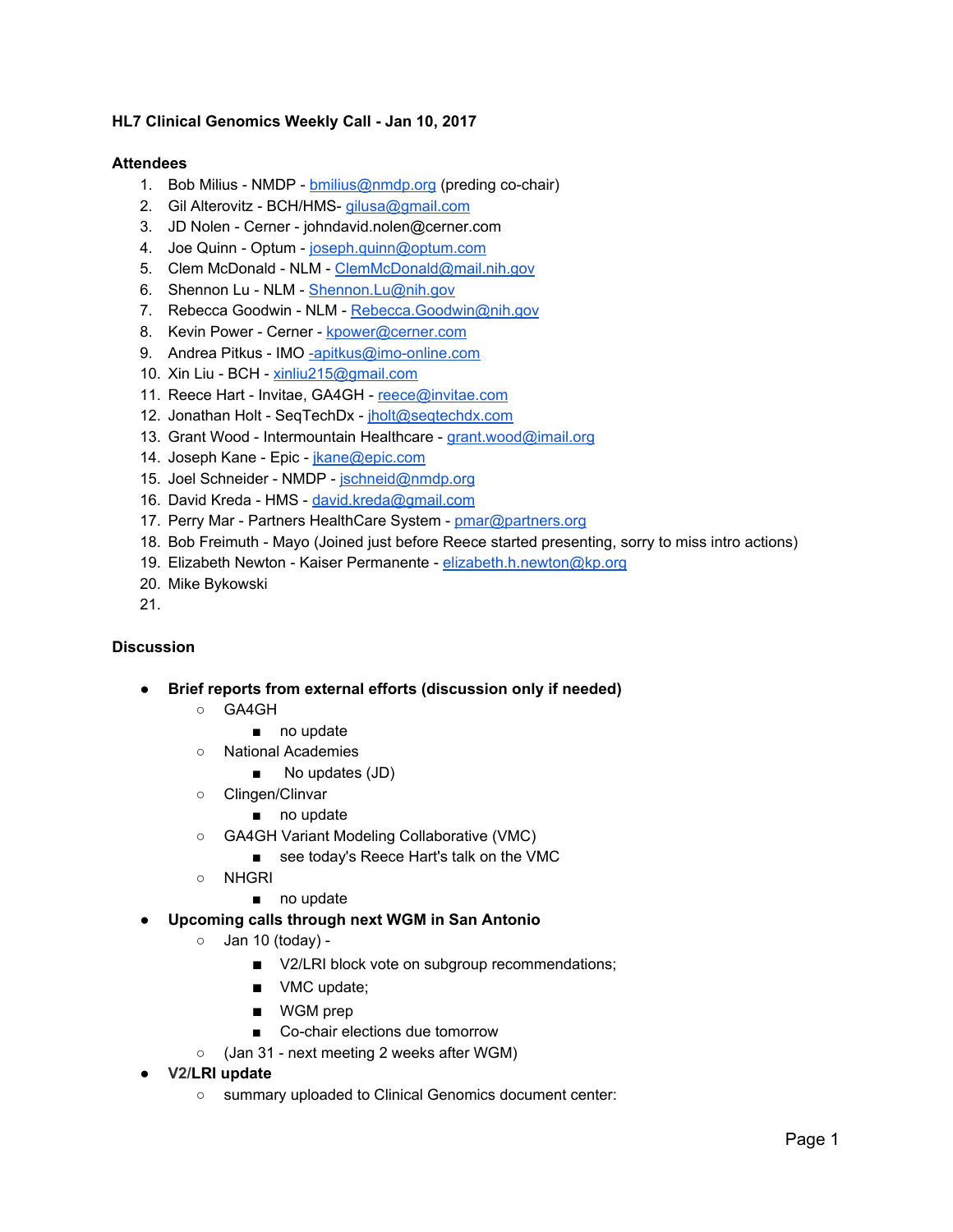- [http://www.hl7.org/documentcenter/public/wg/clingenomics/2017%201%2003-%20HL7%20](http://www.hl7.org/documentcenter/public/wg/clingenomics/2017%201%2003-%20HL7%20V2%20CG%20IG%20September%20-%20Merged%20Reconciliation%20Comments.xls) [V2%20CG%20IG%20September%20-%20Merged%20Reconciliation%20Comments.xls](http://www.hl7.org/documentcenter/public/wg/clingenomics/2017%201%2003-%20HL7%20V2%20CG%20IG%20September%20-%20Merged%20Reconciliation%20Comments.xls)
	- motion by: Shennon
		- Accept the V2 Lite ballot dispositions recommended by the V2 Lite subgroup; and apply to the LRI.
	- second: Clem
	- discussion: none
	- abstain: Joel,
	- nay: 0
	- yea: 18
	- motion passes

○

# **● VMC update from Reece Hart**

- [presented slides](https://drive.google.com/open?id=18IipKz_AqlytOD4Sf8wHmbCyZgRL6-g8orjXBCU83RM)
- sandbox implementation: [github repo](https://github.com/reece/vmc-python) | [ipython notebook](https://github.com/reece/vmc-python/blob/master/examples/ApoE.ipynb)
- Recording:
	- [https://cernermeeting.webex.com/cernermeeting-en/lsr.php?RCID=1e8e606d2e3b](https://cernermeeting.webex.com/cernermeeting-en/lsr.php?RCID=1e8e606d2e3b4fab986dfa6aa75cf508) [4fab986dfa6aa75cf508](https://cernermeeting.webex.com/cernermeeting-en/lsr.php?RCID=1e8e606d2e3b4fab986dfa6aa75cf508)
- Expect a request for comments to the specification in the next 4 weeks or so
- **FHIR update (if any)**
	- no time for update
	- **● WGM preparation**
		- Agenda
			- [http://wiki.hl7.org/index.php?title=File:HL7\\_WGM\\_Jan2017\\_-\\_Clinical\\_Genomics\\_](http://wiki.hl7.org/index.php?title=File:HL7_WGM_Jan2017_-_Clinical_Genomics_Agenda.docx) [Agenda.docx](http://wiki.hl7.org/index.php?title=File:HL7_WGM_Jan2017_-_Clinical_Genomics_Agenda.docx)
			- Google doc: [https://docs.google.com/document/d/13W\\_lQf5t7w8byejAsUOBERMjgvjbKaCn0w8](https://docs.google.com/document/d/13W_lQf5t7w8byejAsUOBERMjgvjbKaCn0w8At7kbPy8/edit) [At7kbPy8/edit](https://docs.google.com/document/d/13W_lQf5t7w8byejAsUOBERMjgvjbKaCn0w8At7kbPy8/edit)
			- ■
		- Decision Making Process
			- [https://docs.google.com/document/d/18ZxNAjMukUKXxbNPRtRdjytMCvnRns4srlD](https://docs.google.com/document/d/18ZxNAjMukUKXxbNPRtRdjytMCvnRns4srlDe0EBs0FI/edit) [e0EBs0FI/edit](https://docs.google.com/document/d/18ZxNAjMukUKXxbNPRtRdjytMCvnRns4srlDe0EBs0FI/edit)
			- $\blacksquare$  short url =<http://bit.ly/2ikjXiV>
		- ○ SWOT
			- [https://docs.google.com/document/d/1zFUzRYLfCmrnThBU8xXVS\\_JiScDACBi13tz](https://docs.google.com/document/d/1zFUzRYLfCmrnThBU8xXVS_JiScDACBi13tzFJep751k/edit) [FJep751k/edit](https://docs.google.com/document/d/1zFUzRYLfCmrnThBU8xXVS_JiScDACBi13tzFJep751k/edit)
			- $\blacksquare$  short url =<http://bit.ly/2iklUw0>
- **● Co-chair elections**
	- We'll be electing **TWO** co-chairs at the WGM in San Antonio. If you aren't able to attend, but still want to vote, you can email your absentee vote to **nominations@HL7.org NO LATER than 12:00 p.m. ET on Wednesday, January 11, 2017. ( tomorrow!)**
	- **○** Nominees**:**

■

- Bob Freimuth
- Clem McDonald